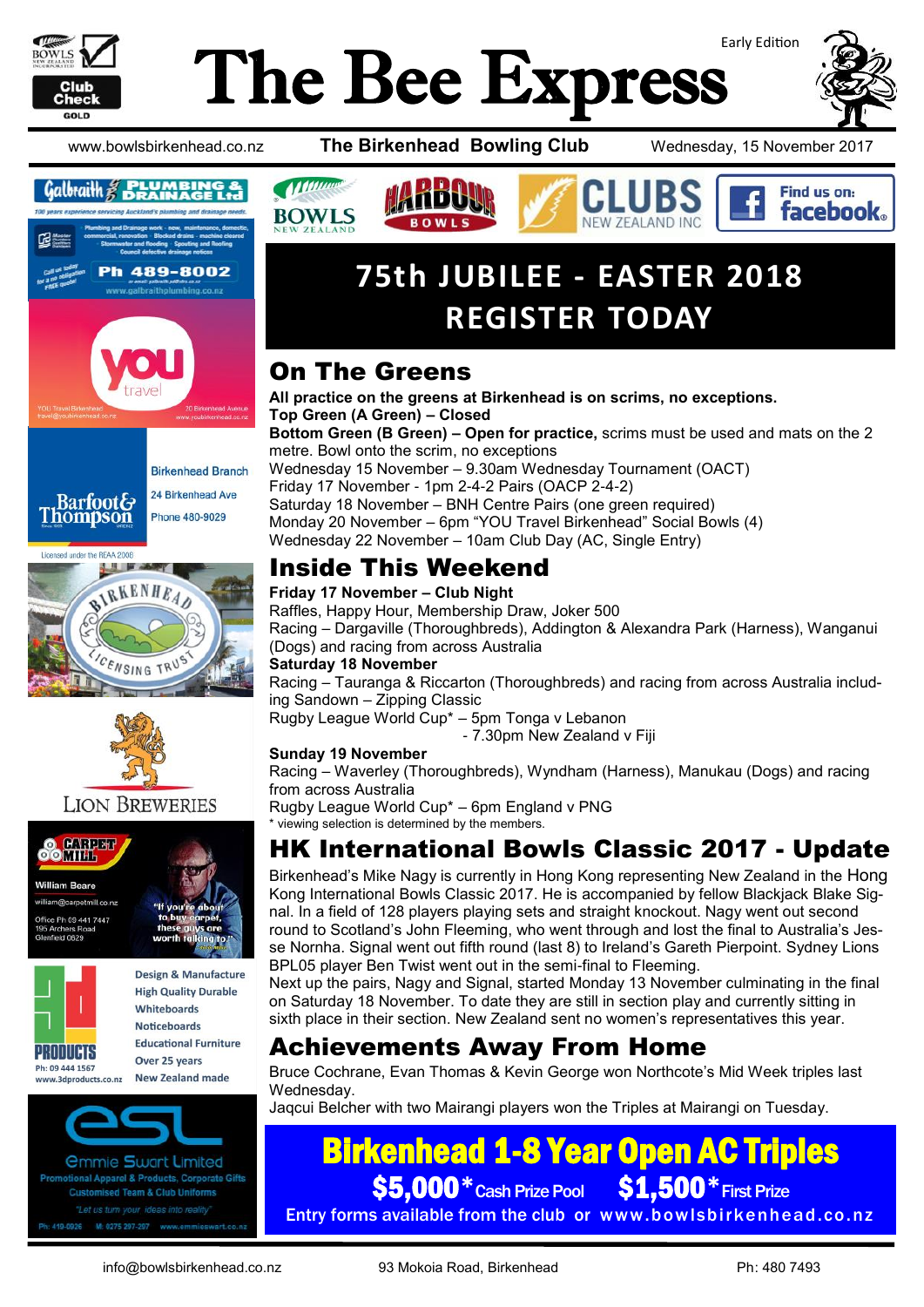



180 Mokoia Road, Birkenhead Open: Mon - Sun 7.00am - 10.00pm

## National Sevens Interclub Round-up

### **Women's Division One**

Browns Bay Ladies have taken out the Division One Interclub, Second placing went to Mairangi Bay with Birkenhead coming in third.

Due to a player in the wrong discipline game points were deducted from Glenfield for Round 7 and awarded to their opponent.

#### **Men's Division One**

With one round to go, both Mairangi Bay & Browns Bay were on 45 game points, only the NTOS in Mairangi Bay's favour by +33. The catch up from round 3's games had Browns Bay only playing singles & fours as their pairs had the bye, Mairangi Bay had all 3 games, and close on their heels was Riverhead 6 points behind.

As some of the club's games didn't affect the title contenders, they weren't required to be played. Both of the leaders won two games, Mairangi Bay with +8 and Browns Bay with +28, not quite enough to take the title.

Mairangi Bay will represent BNH in the regional finals in Auckland at Remuera & another Club TBC on Saturday 16th December.

As there are some unresolved issues these results are preliminary, but these have no effect on the Mairangi Bay side.

Birkenhead stuffed up on Saturday (round 9) when our singles player was unable to continue. Another club member kindly stepped in, to fill the singles position and ultimately won the game beating Browns Bays Brent Turner. A protest was lodged and Birkenhead's singles game win points for round 9 were taken off us. As per the conditions of play Birkenhead should have taken a player from one of the pairs or fours teams to play singles and the player that had stepped in should have gone into the pairs or fours team. A lesson for all to read the conditions of play and query any variation.

### **Men's Division Two**

Having placed top of their section and qualified for the knockout stage Birkenhead were looking good. But this is bowls and anyone can win on their day. As luck or "no luck" would have it Birkenhead had drawn Browns Bay first up on the Saturday knock-out. A side they had beaten during the qualifying. Unfortunately Birkenhead dropped out at this point going down to Browns Bay 2 wins to 1 win. Browns Bay them went on to take apart Sunnybrae 3-0 and move onto the final against Mairangi Bay 2, Mairangi Bay had two sides in the last 8. Both on the other side of the draw from Browns Bay.

In a closely contested final round, the Singles was a tight game with Mairangi Bay out to 17-9, the Browns Bay fought back to 18-19, where Mairangi picked up 3 singles on the last three ends to win 21-18. The pairs saw Mairangi Bay out to 11-4 after 9 ends, then Browns Bay came back to 13-14 after 15 ends. With Mairangi Bay picking up a 4 on the penultimate end and finishing up 19-15. The fours had Browns Bay out to a flyer 10-2 after 5 ends, then Mairangi Bay scored on 4 consecutive ends to be 12-11 up after 9 ends. Browns Bay then came back and finished the game strong winning 17-13. Mairangi Bay2 won 2-1 over Browns Bay and will be representing BNH in the Regional

Finals.

### **Women's Division Two**

Takapuna took out the Women's Division Two Interclub, they went into the final round 8 points ahead of Browns Bay, and won 2 games. Birkenhead fielded no teams in Women's Division Two

### Continuous Ham Raffles

Continuous ham raffles are now on sale at the bar. Two dollars per, number per raffle. Each raffle is drawn the Friday after it is sold out. Drawn during the club membership draw time slot.

Winning raffles may be collected after 5pm Thursday 14 December from Birkenhead Bowling Club. Raffles not collected on the 14 December will be named and placed in the chiller for collection, the club and persons running the raffle are not responsible for any raffles left in the chiller.

**The winners to date: Draw 1 – Ben Rzoska Draw 2 - Mery Garred** 

Draw 3 - Chris Overy Draw 4 - Maureen P

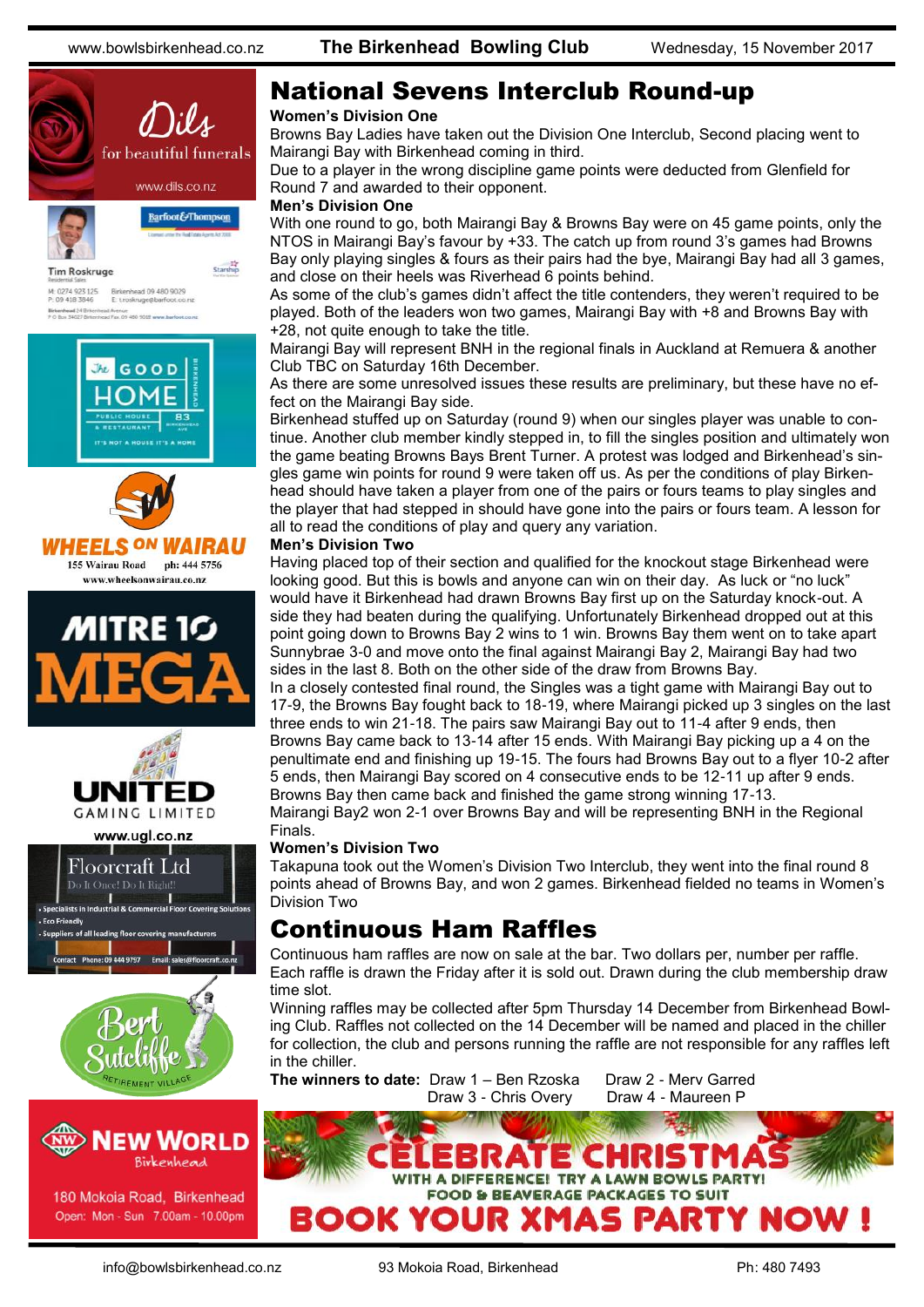www.bowlsbirkenhead.co.nz **The Birkenhead Bowling Club** Wednesday, 15 November 2017











**BIRKENHEAD** Recreation Drive PH: 418 2424 Proudly Supporting Bowls Birkenhead www.birkenheadrsa.com



24 Birkenhead Ave

Licensed under the REAA 2008



**LION BREWERIES** 



For the third year in succession the club has hosted guests in the Winning Post Lounge. Providing them with a sumptuous lunch complete with strawberries and cream, afternoon tea, glasses of bubbles, a beverage package and more whiling away the afternoon backing horses. Those not unfortunate enough to enjoy the Winning Post Lounge enjoyed Stuie's Punters Bar with all the action just not the trimmings..

Val Pike.

The lucky punter draw open to all that placed a bet at the club on Melbourne Cup day, with a TAB bettering voucher, courtesy of the TAB and



John Hindmarch in study mode



Now that's a platter, afternoon tea.



Dessert, Strawberries and cream anyone.



bar vouchers courtesy of the Birkenhead Bowling Club with a total value in excess of \$100 went to

If you missed out this year circle Tuesday 6 November 2018 on the calendar and come join us for the 158 running of the Melbourne Cup, only 356

The BHVB lads, Rob Harvey, Logan Smith and Gary Beer



Jimmy Heath & Keith Williams in for an afternoon of punting



Sweepstake winners Bub Pike, Jan Yew, Ronda Page & Val Pike. Val had the last laugh as she won the Lucky Punter draw valued over \$100